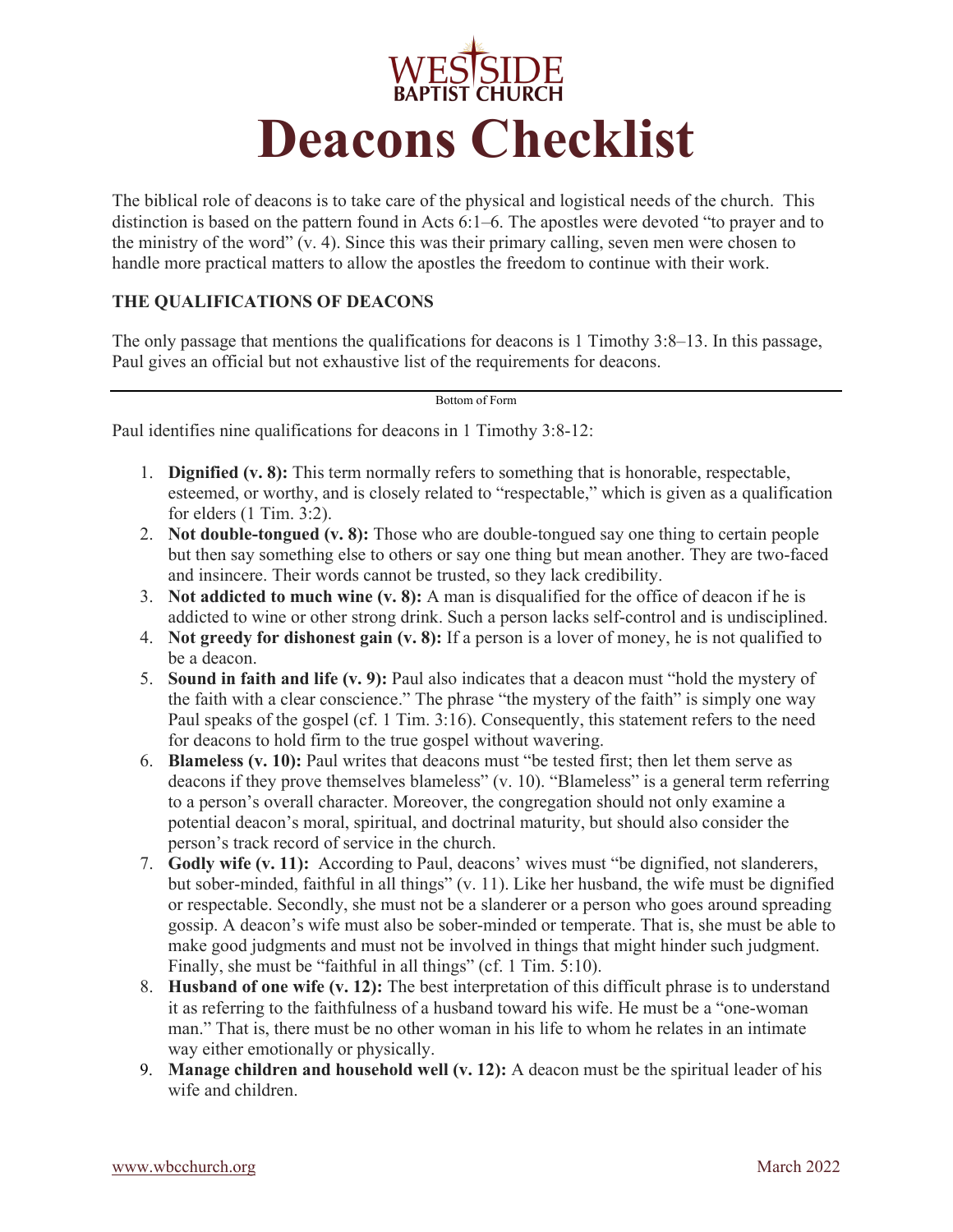

### **INSTRUCTIONS FOR INDIVIDUAL MAKING RECOMMENDATIONS**

Nominating someone to serve as a Deacon is an important responsibility. Here are a few reminders as we prayerfully approach this process:

- Please do not inform the candidate of this recommendation. The candidate will be contacted by a member of our Deacon Interview Teams when the time is appropriate.
- Please refer to the attachments for the Biblical qualifications for deacons and prayerfully consider your recommendation(s).
- Please note that a nominee must be an active church member for one full year in order to be eligible to serve our church family as a deacon.
- Please note our Church Policies only allow nominations to be received by church members.
- Please complete as much of the form as you can from your personal knowledge. Use a separate form for each nominee. Do not worry about leaving blank spaces. Our Deacon Interview Team will follow up.

## **INFORMATION ABOUT THE PERSON BEING RECOMMENDED**:

| Name:                                 | Primary Phone: |
|---------------------------------------|----------------|
| Address:                              |                |
| Occupation:                           | Age:           |
|                                       |                |
|                                       |                |
| Names and Ages of Children (if known) |                |